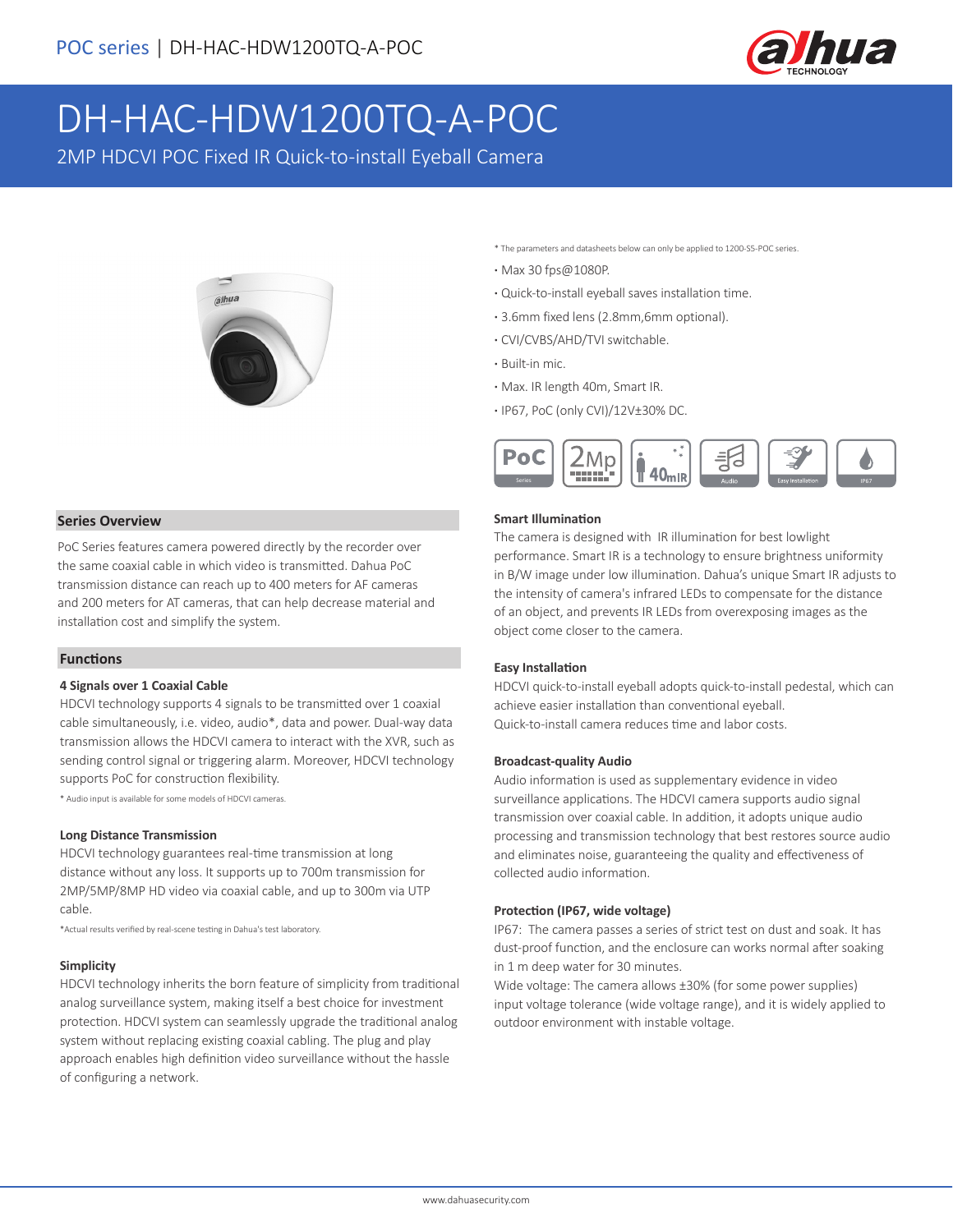# POC series | DH-HAC-HDW1200TQ-A-POC

Gain Control **Auto**; manual

| <b>Technical Specification</b>  |                                                                                                                                                                                                                                                                   |  | Noise Reduction              | 2D NR                                                                                  |
|---------------------------------|-------------------------------------------------------------------------------------------------------------------------------------------------------------------------------------------------------------------------------------------------------------------|--|------------------------------|----------------------------------------------------------------------------------------|
| Camera                          |                                                                                                                                                                                                                                                                   |  | Smart IR                     | Yes                                                                                    |
| Image Sensor                    | 2MP CMOS                                                                                                                                                                                                                                                          |  | Mirror                       | Off/On                                                                                 |
| Max. Resolution                 | 1920 (H) × 1080 (V)                                                                                                                                                                                                                                               |  | <b>Privacy Masking</b>       | Off/On (8 area, rectangle)                                                             |
| Pixel                           | 2MP                                                                                                                                                                                                                                                               |  | Certifications               |                                                                                        |
| <b>Scanning System</b>          | Progressive                                                                                                                                                                                                                                                       |  | Certifications               | CE (EN55032, EN55024, EN50130-4)<br>FCC (CFR 47 FCC Part 15 subpartB, ANSI C63.4-2014) |
| <b>Electronic Shutter Speed</b> | PAL: 1/25 s-1/100000 s<br>NTSC: 1/30 s-1/100000 s                                                                                                                                                                                                                 |  |                              | UL (UL60950-1+CAN/CSA C22.2 No.60950-1)                                                |
| S/N Ratio                       | >65 dB                                                                                                                                                                                                                                                            |  | Port                         |                                                                                        |
| Min. Illumination               | 0.02Lux/F1.9, 30IRE, OLux IR on                                                                                                                                                                                                                                   |  | Video Output                 | Video output choices of CVI/TVI/AHD/CVBS by one BNC<br>port                            |
| <b>Illumination Distance</b>    | 40m (131.2 ft)                                                                                                                                                                                                                                                    |  | Audio Input                  | One channel built-in mic                                                               |
| Illuminator On/Off Control      | Auto; manual                                                                                                                                                                                                                                                      |  | Power                        |                                                                                        |
| <b>Illuminator Number</b>       | 1 (IR light)                                                                                                                                                                                                                                                      |  | Power Supply                 | POC (only CVI)/12V±30% DC                                                              |
|                                 | Pan: 0°-360°<br>Tilt: 0°-78°<br>Rotation: 0°-360°                                                                                                                                                                                                                 |  | Power Consumption            | Max 2.9W (12V DC, IR on); POC (AF)                                                     |
| Pan/Tilt/Rotation Range         |                                                                                                                                                                                                                                                                   |  | Environment                  |                                                                                        |
| Lens                            |                                                                                                                                                                                                                                                                   |  | <b>Operating Temperature</b> | -40°C to +60°C (-40°F to 140°F);< 95%<br>(non-condensation)                            |
| Lens Type                       | Fixed lens                                                                                                                                                                                                                                                        |  | Storage Temperature          | -40°C to +60°C (-40°F to 140°F);< 95%<br>(non-condensation)                            |
| Mount Type                      | M12                                                                                                                                                                                                                                                               |  | <b>Protection Grade</b>      | <b>IP67</b>                                                                            |
| Focal Length                    | 2.8mm; 3.6mm; 6mm                                                                                                                                                                                                                                                 |  | Structure                    |                                                                                        |
| Max. Aperture                   | F1.9                                                                                                                                                                                                                                                              |  | Casing                       | Metal inner core+plastic cover+plastic pedestal                                        |
| Field of View                   | 2.8mm:D:119°, H:101°,V:54°<br>3.6mm:D:100°; H:84°; V:45°<br>6mm:D:60°; H:56°;V:30°                                                                                                                                                                                |  | <b>Camera Dimensions</b>     | $\phi$ 109.9 mm × 100.9 mm ( $\phi$ 4.33" × 3.97")                                     |
| Iris Type                       | Fixed iris                                                                                                                                                                                                                                                        |  | Net Weight                   | 0.34 Kg (0.7 lb)                                                                       |
| Close Focus Distance            | $2.8$ mm:0.5m $(1.6$ ft)<br>3.6mm:0.8m(2.6 ft)<br>6mm: $2m(6.6 ft)$                                                                                                                                                                                               |  | <b>Gross Weight</b>          | $0.51$ Kg $(1.1$ lb)                                                                   |
| <b>DORI Distance</b>            | 2.8mm: D: 38.6m(126.6 ft); O: 15.4m(50.5 ft); R:<br>7.7m(25.3 ft); I: 3.9m(12.8 ft)<br>3.6mm: D: 49.7m(163.1 ft); O: 19.9m(65.3 ft); R:<br>9.9m(32.5 ft); I: 5m(16.4 ft)<br>6mm: D: 82.8m (271.7 ft); O: 33.1m(108.6 ft); R: 16.6m<br>(54.5 ft); I: 8.3m(27.2 ft) |  |                              |                                                                                        |
| Video                           |                                                                                                                                                                                                                                                                   |  |                              |                                                                                        |
| Frame Rate                      | CVI:<br>1080P@25/30fps;<br>720P@25/30fps;<br>AHD:<br>1080P@25/30fps;<br>720P@25/30fps;<br>TVI:<br>1080P@25/30fps;<br>720P@25/30fps;<br>CVBS: 960H                                                                                                                 |  |                              |                                                                                        |
| Resolution                      | 1080P (1920×1080); 720P (1280×720); 960H (960×<br>576/960×480)                                                                                                                                                                                                    |  |                              |                                                                                        |
| Day/Night                       | Auto switch by ICR                                                                                                                                                                                                                                                |  |                              |                                                                                        |
| <b>BLC</b>                      | BLC/DWDR/HLC                                                                                                                                                                                                                                                      |  |                              |                                                                                        |
| White Balance                   | Auto/Area WB                                                                                                                                                                                                                                                      |  |                              |                                                                                        |